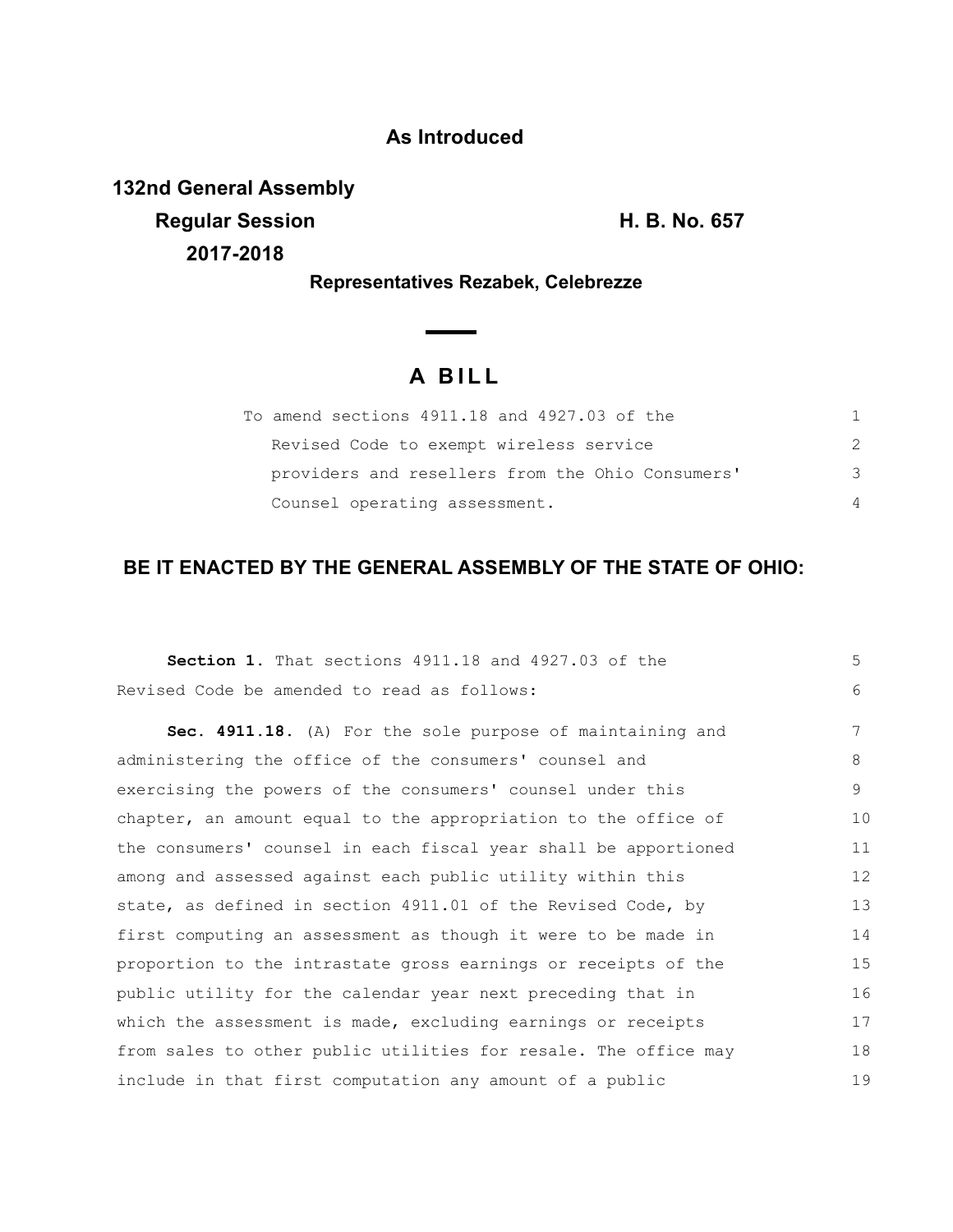#### **H. B. No. 657 Page 2 As Introduced**

utility's intrastate gross earnings or receipts underreported in a prior year. In addition to whatever penalties apply under the Revised Code to such underreporting, the office shall assess the public utility interest at the rate stated in division (A) of section 1343.01 of the Revised Code. The office shall deposit any interest so collected into the consumers' counsel operating fund. The office may exclude from that first computation any such amounts that were over-reported in a prior year. 20 21 22 23 24 25 26 27

The final computation of the assessment shall consist of imposing upon each public utility whose assessment under the first computation would have been one hundred dollars or less an assessment of one hundred dollars and recomputing the assessment of the remaining companies by apportioning an amount equal to the appropriation to the office of consumers' counsel in each fiscal year less the total amount to be recovered from those paying the minimum assessment, in proportion to the intrastate gross earnings or receipts of the remaining companies for the calendar year next preceding that in which the assessments are made, excluding earnings or receipts from sales to other public utilities for resale.

In the case of an assessment based on intrastate gross receipts under this section against a public utility that is an electric utility as defined in section 4928.01 of the Revised Code, or an electric services company, electric cooperative, or governmental aggregator subject to certification under section 4928.08 of the Revised Code, such receipts shall be those specified in the utility's, company's, cooperative's, or aggregator's most recent report of intrastate gross receipts and sales of kilowatt hours of electricity, filed with the public utilities commission pursuant to division (F) of section 4928.06 of the Revised Code, and verified by the commission. 40 41 42 43 44 45 46 47 48 49 50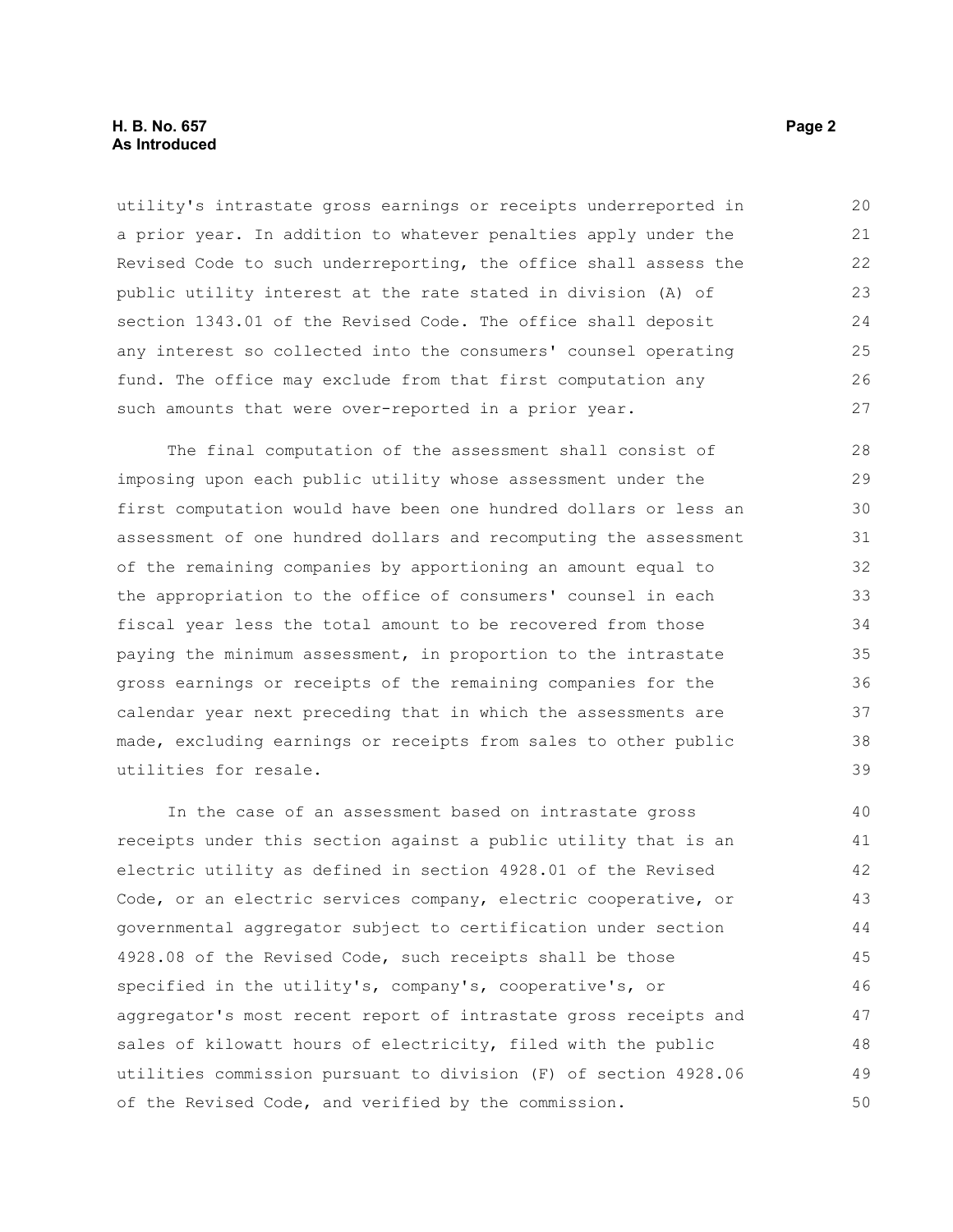#### **H. B. No. 657 Page 3 As Introduced**

In the case of an assessment based on intrastate gross receipts under this section against a retail natural gas supplier or governmental aggregator subject to certification under section 4929.20 of the Revised Code, such receipts shall be those specified in the supplier's or aggregator's most recent report of intrastate gross receipts and sales of hundred cubic feet of natural gas, filed with the commission pursuant to division (B) of section 4929.23 of the Revised Code, and verified by the commission. However, no such retail natural gas supplier or such governmental aggregator serving or proposing to serve customers of a particular natural gas company, as defined in section 4929.01 of the Revised Code, shall be assessed under this section until after the commission, pursuant to section 4905.26 or 4909.18 of the Revised Code, has removed from the base rates of the natural gas company the amount of assessment under this section that is attributable to the value of commodity sales service, as defined in section 4929.01 of the Revised Code, in the base rates paid by those customers of the company that do not purchase that service from the natural gas company. 51 52 53 54 55 56 57 58 59 60 61 62 63 64 65 66 67 68 69 70

(B) Through calendar year 2005, on or before the first day of October in each year, the office of consumers' counsel shall notify each public utility of the sum assessed against it, whereupon payment shall be made to the counsel, who shall deposit it into the state treasury to the credit of the consumers' counsel operating fund, which is hereby created. Beginning in calendar year 2006, on or before the fifteenth day of May in each year, the consumers' counsel shall notify each public utility that had a sum assessed against it for the current fiscal year of more than one thousand dollars that fifty per cent of that amount shall be paid to the consumers' counsel 71 72 73 74 75 76 77 78 79 80 81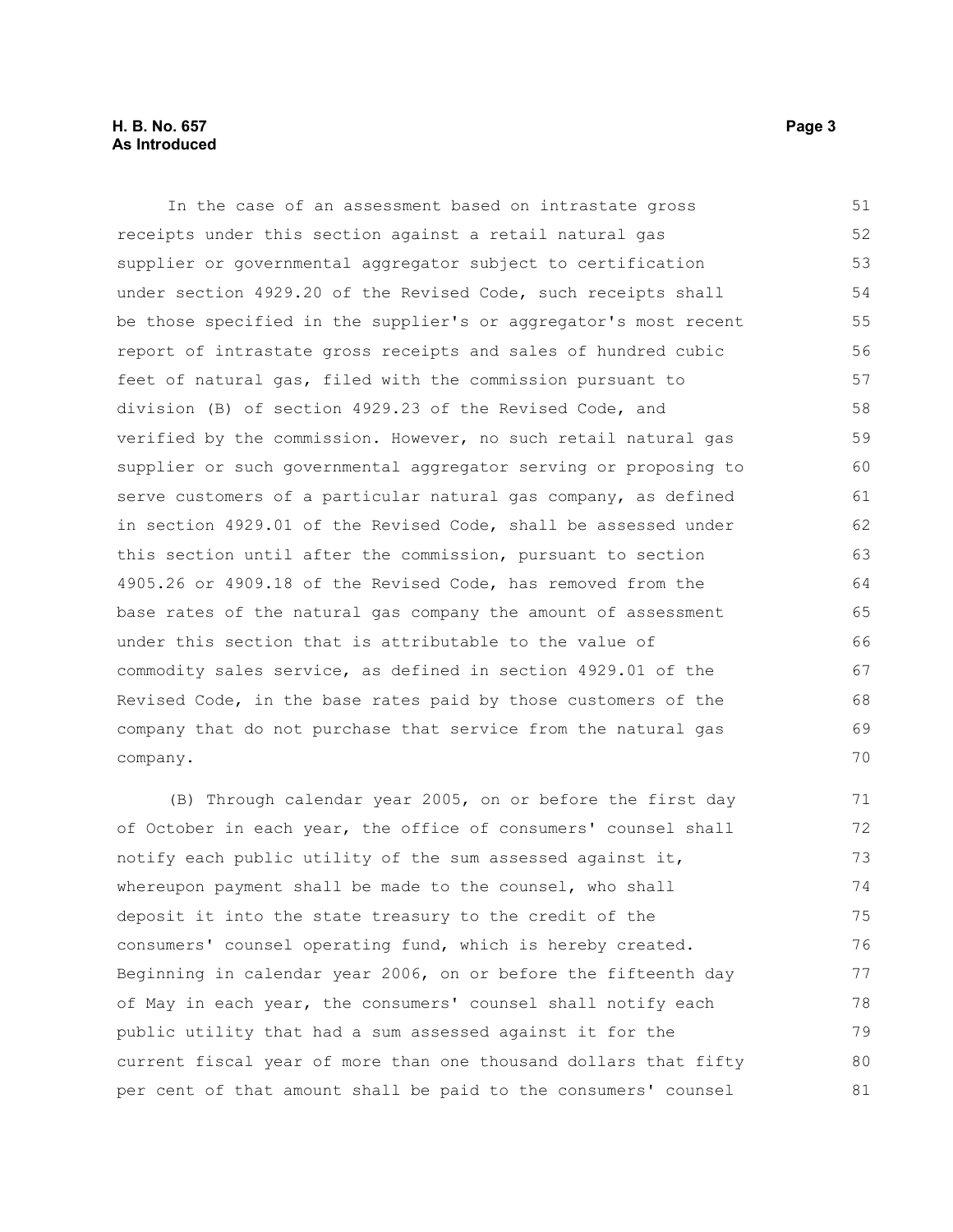by the twentieth day of June of that year as an initial payment of the assessment against the company for the next fiscal year. On or before the first day of October in each year, the consumers' counsel shall make a final determination of the sum of the assessment against each public utility and shall notify each public utility of the sum assessed against it. The consumers' counsel shall deduct from the assessment for each public utility any initial payment received. Payment of the assessment shall be made to the consumers' counsel by the first day of November of that year. The consumers' counsel shall deposit the payments received into the state treasury to the credit of the consumers' counsel operating fund. Any such amounts paid into the fund but not expended by the office shall be credited ratably by the office to the public utilities that pay more than the minimum assessment, according to the respective portions of such sum assessable against them for the ensuing fiscal year, after first deducting any deficits accumulated from prior years. The assessments for such fiscal year shall be reduced correspondingly. 82 83 84 85 86 87 88 89 90 91 92 93 94 95 96 97 98 99 100

(C) Within five days after the beginning of each fiscal year through fiscal year 2006, the director of budget and management shall transfer from the general revenue fund to the consumers' counsel operating fund an amount sufficient for maintaining and administering the office of the consumers' counsel and exercising the powers of the consumers' counsel under this chapter during the first four months of the fiscal year. Not later than the thirty-first day of December of the fiscal year, the same amount shall be transferred back to the general revenue fund from the consumers' counsel operating fund. 101 102 103 104 105 106 107 108 109 110

(D)(1) As used in this section, "public utility" includes: 111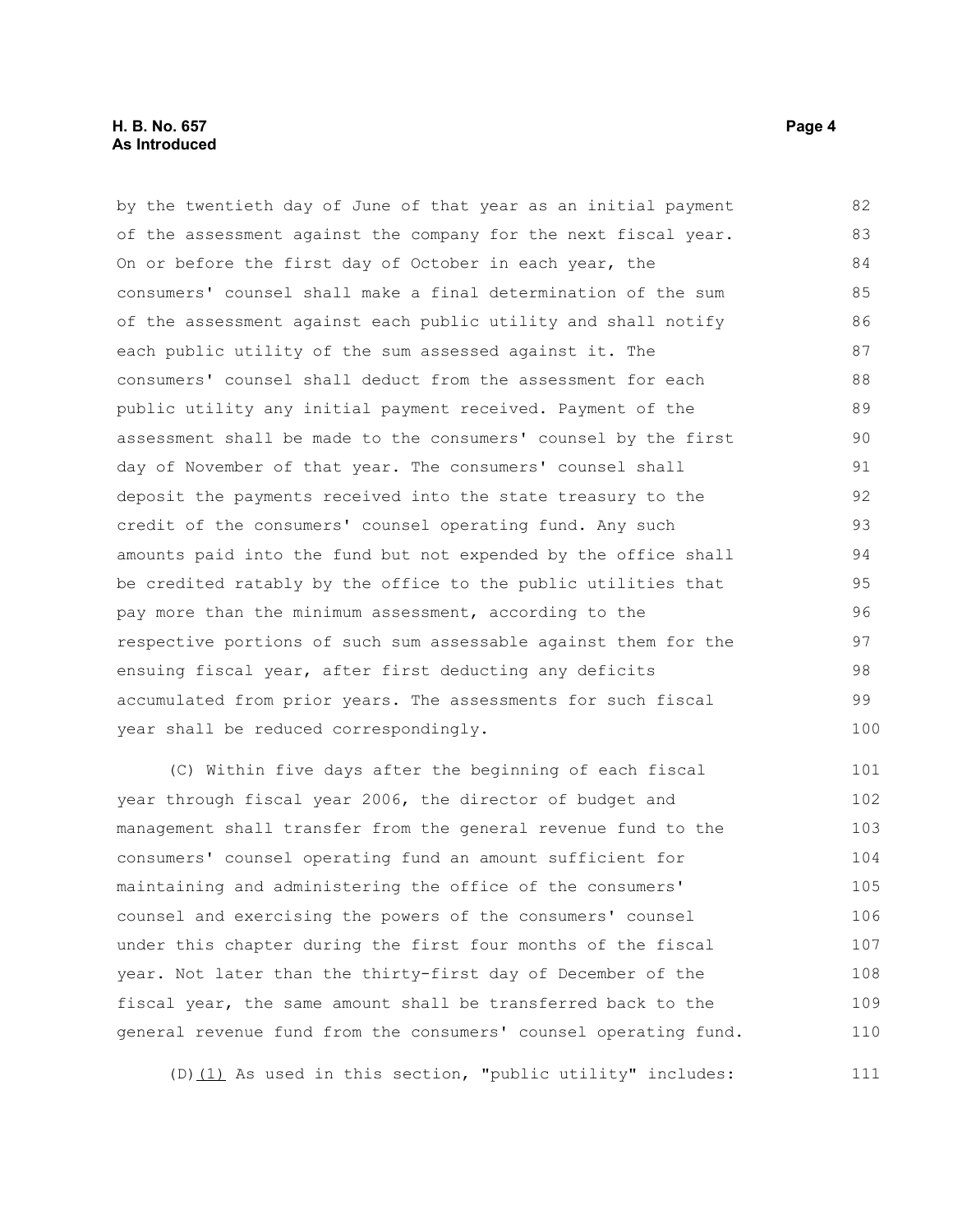#### **H. B. No. 657 Page 5 As Introduced**

 $(1)$  (a) In addition to an electric utility as defined in section 4928.01 of the Revised Code, an electric services company, an electric cooperative, or a governmental aggregator subject to certification under section 4928.08 of the Revised Code, to the extent of the company's, cooperative's, or aggregator's engagement in the business of supplying or arranging for the supply in this state of any retail electric service for which it must be so certified; 112 113 114 115 116 117 118 119

 $(2)$  (b) In addition to a natural gas company as defined in section 4929.01 of the Revised Code, a retail natural gas supplier or governmental aggregator subject to certification under section 4929.20 of the Revised Code, to the extent of the supplier's or aggregator's engagement in the business of supplying or arranging for the supply in this state of any competitive retail natural gas service for which it must be certified. 120 121 122 123 124 125 126 127

(2) As used in this section, "public utility" does not include a wireless service provider or reseller as defined in section 128.01 of the Revised Code, to the extent either of them are providing wireless service as defined under section 128.01 of the Revised Code.

**Sec. 4927.03.** (A) Except as provided in divisions (A) and (B) of section 4927.04 of the Revised Code and except to the extent required to exercise authority under federal law, the public utilities commission has no authority over any interconnected voice over internet protocol-enabled service or any telecommunications service that is not commercially available on September 13, 2010, and that employs technology that became available for commercial use only after September 13, 2010, unless the commission, upon a finding that the 133 134 135 136 137 138 139 140 141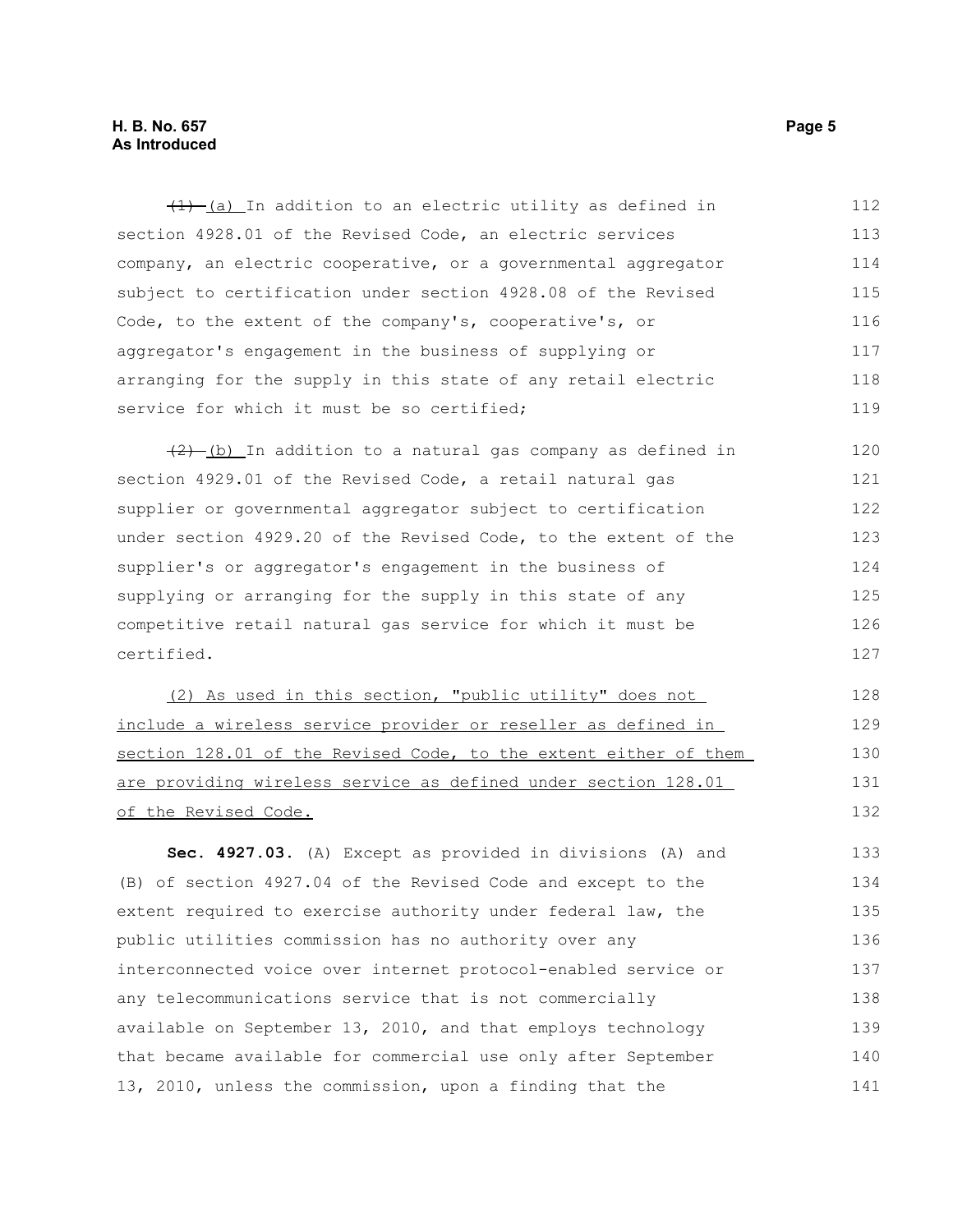#### **H. B. No. 657 Page 6 As Introduced**

exercise of the commission's authority is necessary for the protection, welfare, and safety of the public, adopts rules specifying the necessary regulation. A consumer purchase of a service that is not commercially available on September 13, 2010, and that employs technology that became available for commercial use only after September 13, 2010, shall constitute a consumer transaction for purposes of sections 1345.01 to 1345.13 of the Revised Code, notwithstanding any provision of those sections to the contrary, unless the commission exercises jurisdiction over the service in accordance with this division. Notwithstanding any contrary provision of Chapter 4911. of the Revised Code, to the extent that the commission adopts rules under division (A) of this section regarding any interconnected voice over internet protocol enabled service provided to residential customers or regarding any telecommunications service that is provided to residential customers, that is not commercially available on September 13, 2010, and that employs technology that became available for commercial use only after September 13, 2010, the office of the consumers' counsel shall have authority to assist and represent residential customers in the implementation and enforcement of those rules. (B)(1) The commission has no authority over wireless service, resellers of wireless service, or wireless service providers, except as follows: 142 143 144 145 146 147 148 149 150 151 152 153 154 155 156 157 158 159 160 161 162 163 164 165

(a) As provided under section 4905.84 of the Revised Code;

(b) With respect to division (C) of section 4927.15 of the Revised Code; 167 168

(c) As provided in divisions (B)(2), (3), and (4) of this section. 169 170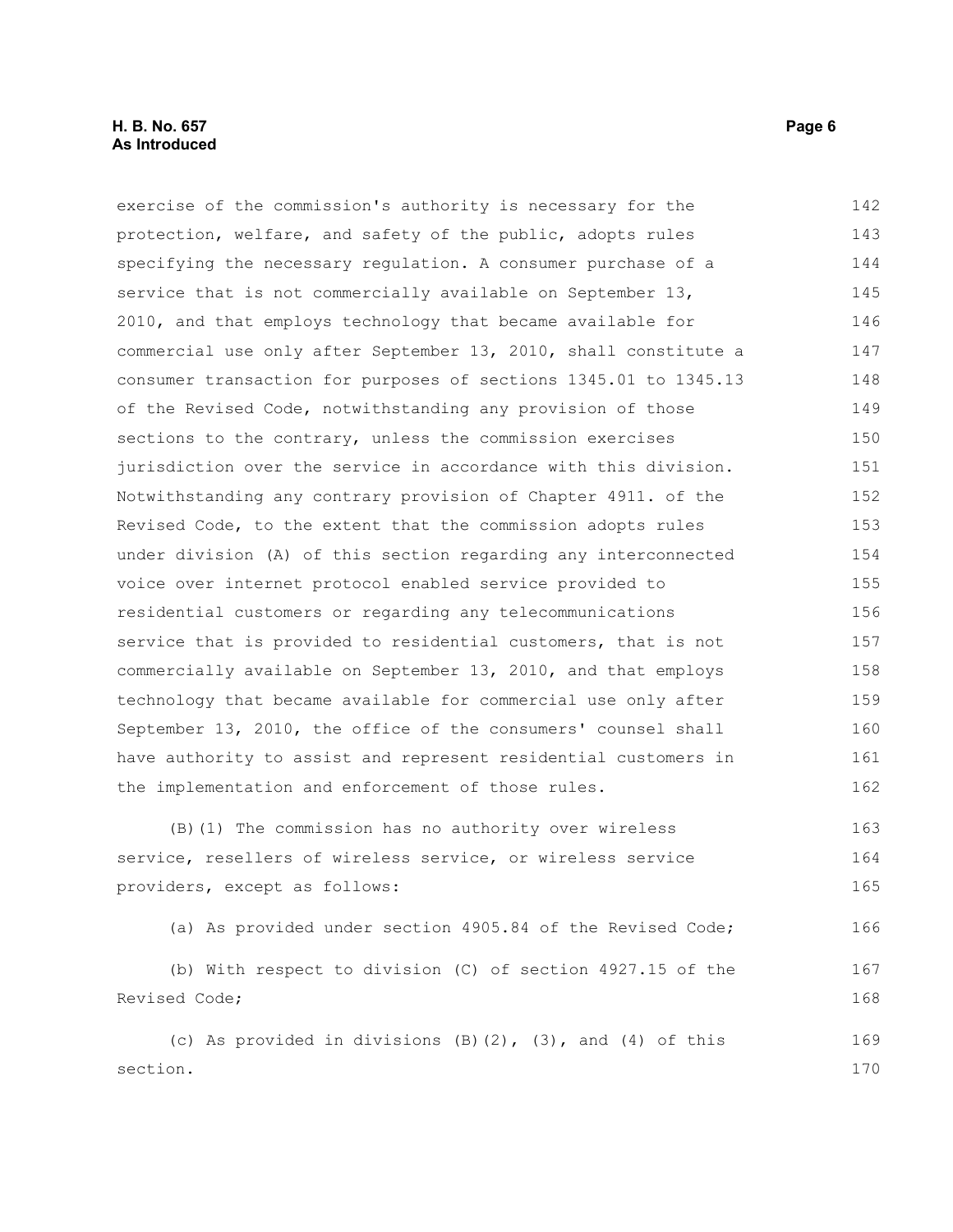| (2) The commission has authority over wireless service and                  | 171 |
|-----------------------------------------------------------------------------|-----|
| wireless service providers as follows, but only to the extent               | 172 |
| authorized by federal law, including federal regulations:                   | 173 |
| (a) To the extent that the commission carries out the acts                  | 174 |
| described in divisions $(A)$ , $(B)$ , $(C)$ , $(D)$ , and $(F)$ of section | 175 |
| 4927.04 of the Revised Code;                                                | 176 |
| (b) As provided in sections 4927.05, 4927.20, and 4927.21                   | 177 |
| of the Revised Code.                                                        | 178 |
| (3) The requirements of sections $4905.10\tau$ and $4905.14\tau$ and        | 179 |
| 4911.18 of the Revised Code shall apply to a wireless service               | 180 |
| provider.                                                                   | 181 |
| (4) The commission has such authority as is necessary to                    | 182 |
| enforce division (B) of this section.                                       | 183 |
| (C) For purposes of sections 4927.01 to 4927.21 of the                      | 184 |
| Revised Code, sections 4903.02, 4903.03, 4903.24, 4903.25,                  | 185 |
| 4905.04, 4905.05, 4905.06, 4905.13, 4905.15, 4905.16, 4905.17,              | 186 |
| 4905.22, 4905.26, 4905.27, 4905.28, 4905.29, 4905.31, 4905.32,              | 187 |
| 4905.33, 4905.35, 4905.37, 4905.38, 4905.39, 4905.48, 4905.54,              | 188 |
| 4905.55, 4905.56, and 4905.60 of the Revised Code do not apply              | 189 |
| to a telephone company or, as applicable, to an officer,                    | 190 |
| employee, or agent of such company or provider, except to the               | 191 |
| extent necessary for the commission to carry out sections                   | 192 |
| 4927.01 to 4927.21 of the Revised Code.                                     | 193 |
| (D) Except as specifically authorized in sections 4927.01                   | 194 |
| to 4927.21 of the Revised Code, the commission has no authority             | 195 |
| over the quality of service and the service rates, terms, and               | 196 |
| conditions of telecommunications service provided to end users              | 197 |
| by a telephone company.                                                     | 198 |
|                                                                             |     |

(E) The commission shall initially adopt the rules